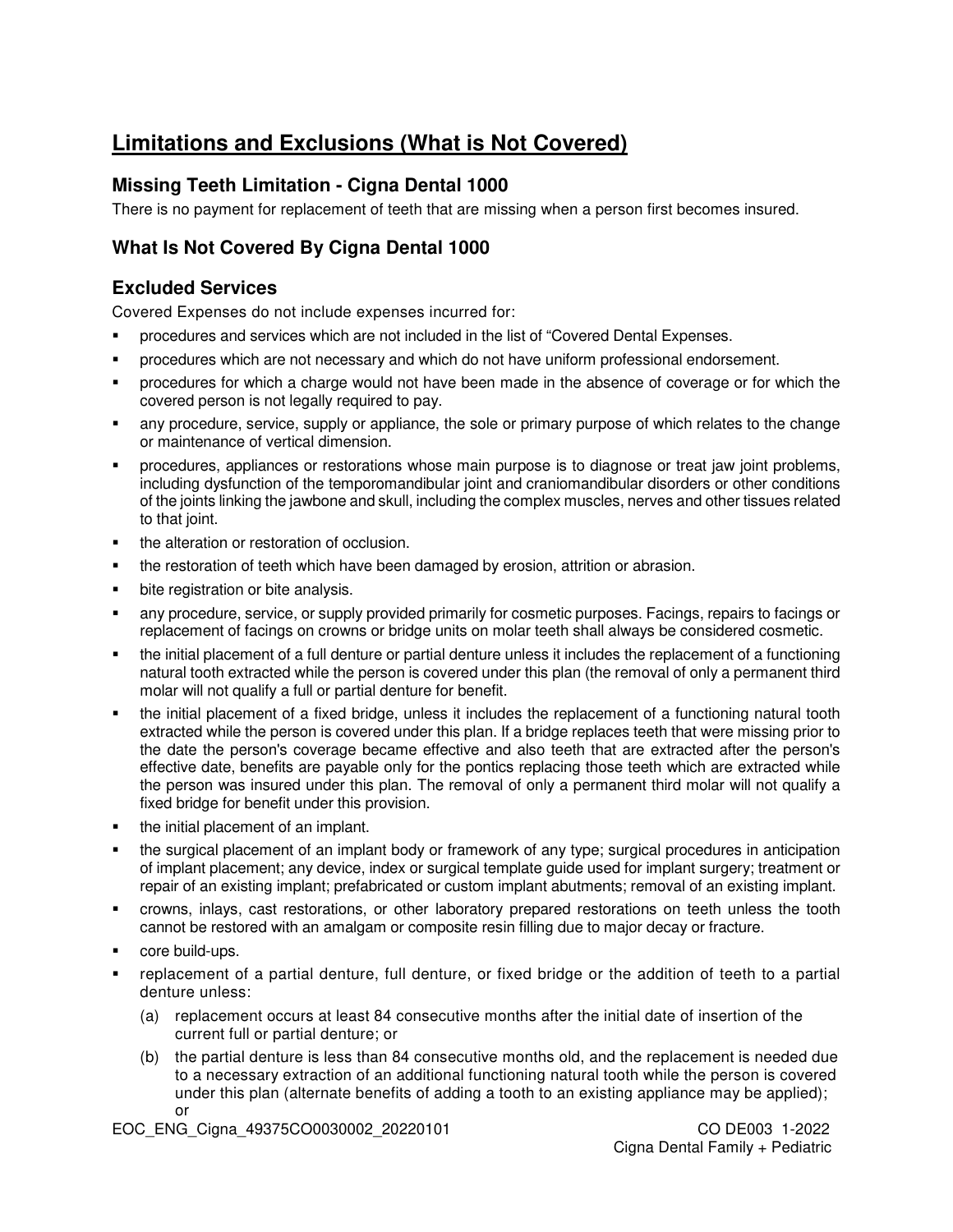- (c) replacement occurs at least 84 consecutive months after the initial date of insertion of an existing fixed bridge (if the prior bridge is less than 84 consecutive months old, and replacement is needed due to an additional Necessary extraction of a functioning natural tooth while the person is covered under this plan. Benefits will be considered only for the pontic replacing the additionally extracted tooth).
- The removal of only a permanent third molar will not qualify an initial or replacement partial denture, full denture or fixed bridge for benefits.
- the replacement of crowns, cast restoration, inlay, onlay or other laboratory prepared restorations within 84 consecutive months of the date of insertion.
- The replacement of a bridge, crown, cast restoration, inlay, onlay or other laboratory prepared restoration regardless of age unless necessitated by major decay or fracture of the underlying Natural Tooth.
- any replacement of a bridge, crown or denture which is or can be made useable according to common dental standards;
- replacement of a partial denture or full denture which can be made serviceable or is replaceable.
- **•** replacement of lost or stolen appliances.
- replacement of teeth beyond the normal complement of 32.
- prescription drugs.
- any procedure, service, supply or appliance used primarily for the purpose of splinting.
- **athletic mouth quards.**
- myofunctional therapy.
- precision or semiprecision attachments.
- **-** denture duplication.
- separate charges for acid etch.
- labial veneers (laminate).
- porcelain or acrylic veneers of crowns or pontics on, or replacing the upper and lower first, second and third molars;
- treatment of jaw fractures and orthognathic surgery.
- orthodontic treatment, except for the treatment of cleft lip and cleft palate.
- charges for sterilization of equipment, disposal of medical waste or other requirements mandated by OSHA or other regulatory agencies and infection control.
- charges for travel time; transportation costs; or professional advice given on the phone.
- **temporary, transitional or interim dental services.**
- any procedure, service or supply not reasonably expected to correct the patient's dental condition for a period of at least 3 years, as determined by Cigna.
- diagnostic casts, diagnostic models, or study models.
- any charge for any treatment performed outside of the United States other than for Emergency Treatment (any benefits for Emergency Treatment which is performed outside of the United States will be limited to a maximum of \$100 per consecutive 12-month period);
- oral hygiene and diet instruction; broken appointments; completion of claim forms; personal supplies (e.g., water pick, toothbrush, floss holder, etc.); duplication of x-rays and exams required by a third party;
- any charges, including ancillary charges, made by a hospital, ambulatory surgical center or similar facility;
- **services that are deemed to be medical services;**
- services for which benefits are not payable according to the "General Limitations" sub-section below.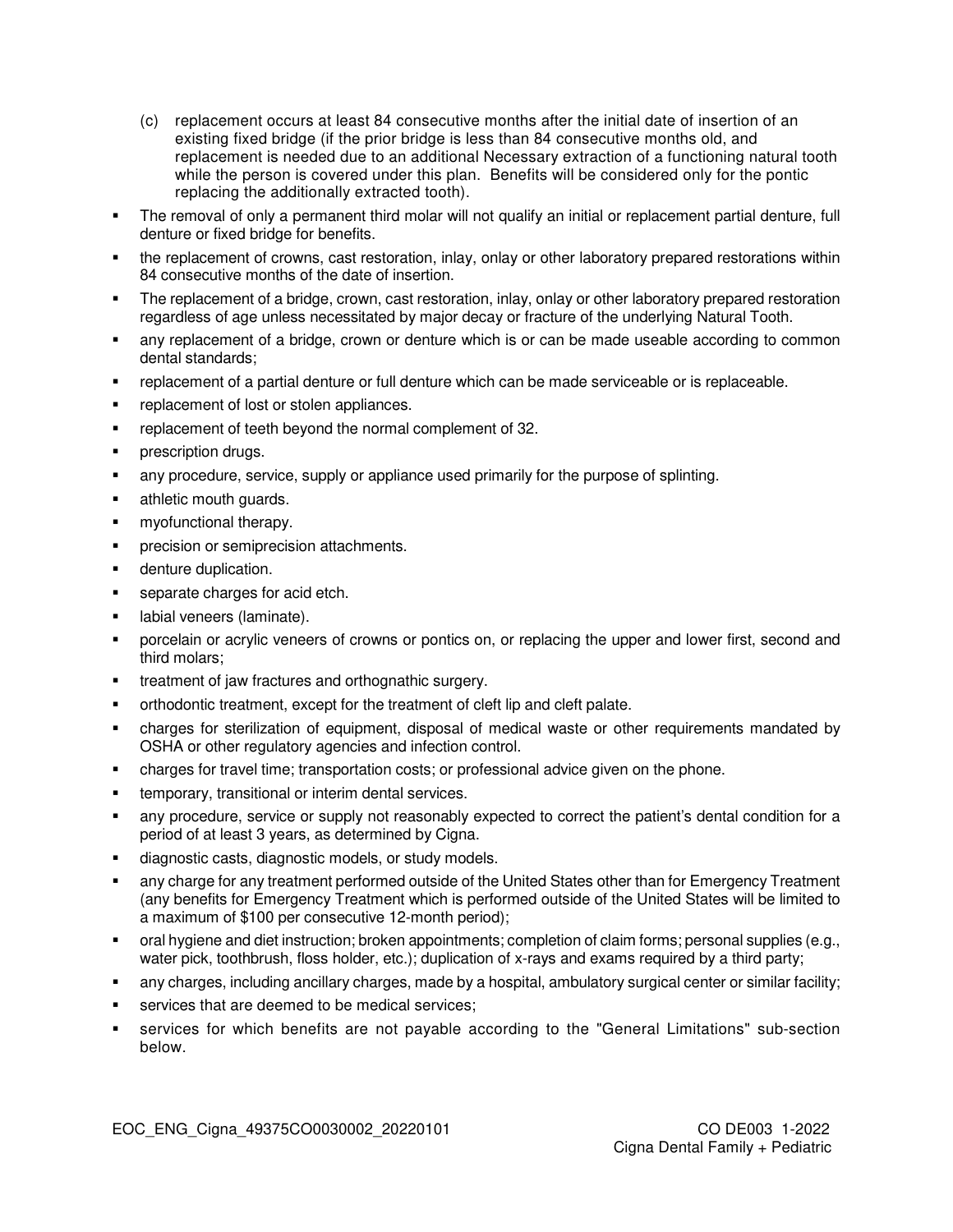#### **General Limitations**

No payment will be made for expenses incurred for you or any one of your Dependents:

- For services not specifically listed as Covered Services in this Policy.
- For services or supplies that are not Dentally Necessary.
- For services received before the Effective Date of coverage.
- For services received after coverage under this Policy ends.
- For services for which You have no legal obligation to pay or for which no charge would be made if You did not have dental insurance coverage.
- For Professional services or supplies received or purchased directly or on Your behalf by anyone, including a Dentist, from any of the following:
	- o Yourself or Your employer;
	- o a person who lives in the Insured Person's home, or that person's employer;
	- o a person who is related to the Insured Person by blood, marriage or adoption, or that person's employer.
- for or in connection with an Injury arising out of, or in the course of, any employment for wage or profit;
- for or in connection with a Sickness which is covered under any workers' compensation or similar law;
- for charges made by a Hospital owned or operated by or which provides care or performs services for, the United States Government, if such charges are directly related to a military-service-connected condition;
- services or supplies received as a result of dental disease, defect or injury due to an act of war, declared or undeclared;
- to the extent that payment is unlawful where the person resides when the expenses are incurred;
- for charges which the person is not legally required to pay;
- for charges which would not have been made if the person had no insurance;
- to the extent that billed charges exceed the rate of reimbursement as described in the Schedule;
- for charges for unnecessary care, treatment or surgery;
- to the extent that you or any of your Dependents is in any way paid or entitled to payment for those expenses by or through a public program, other than Medicaid;
- for or in connection with experimental procedures or treatment methods not approved by the American Dental Association or the appropriate dental specialty society;
- Procedures that are a covered expense under any other dental plan which provides dental benefits;
- To the extent that benefits are paid or payable for those expenses under the mandatory part of any auto insurance policy written to comply with a "no-fault" insurance law or an uninsured motorist insurance law. Cigna will take into account any adjustment option chosen under such part by you or any one of your Dependents. The coverage under this plan is secondary to any automobile no-fault or similar coverage.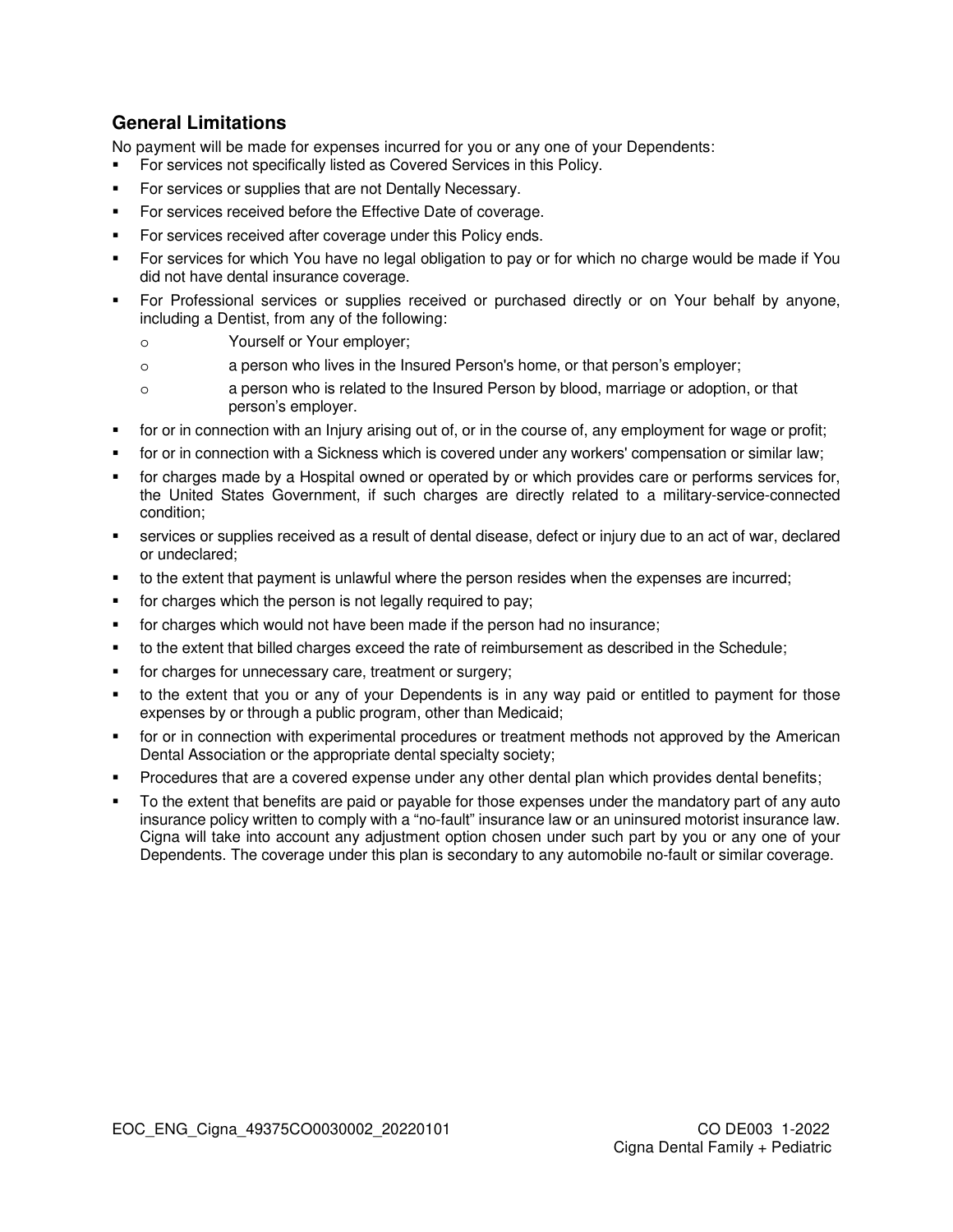## **What Is Not Covered By Cigna Dental Pediatric**

### **Excluded Services**

Covered Expenses do not include expenses incurred for:

- procedures and services which are not included in the list of "Covered Dental Expenses".
- procedures which are not necessary and which do not have uniform professional endorsement.
- procedures for which a charge would not have been made in the absence of coverage or for which the covered person is not legally required to pay.
- any procedure, service, or supply provided primarily for cosmetic purposes. Facings, repairs to facings or replacement of facings on crowns or bridge units on molar teeth shall always be considered cosmetic.
- the surgical placement of an implant body or framework of any type; surgical procedures in anticipation of implant placement; any device, index or surgical template guide used for implant surgery; treatment or repair of an existing implant; prefabricated or custom implant abutments; removal of an existing implant. replacement of lost or stolen appliances.
- replacement of teeth beyond the normal complement of 32.
- **•** prescription drugs.
- any procedure, service, supply or appliance used primarily for the purpose of splinting.
- orthodontic treatment, except for the treatment of cleft lip and cleft palate.
- charges for sterilization of equipment, disposal of medical waste or other requirements mandated by OSHA or other regulatory agencies and infection control.
- charges for travel time; transportation costs; or professional advice given on the phone.
- temporary, transitional or interim dental services.
- any procedure, service or supply not reasonably expected to correct the patient's dental condition for a period of at least 3 years, as determined by Cigna.
- any charge for any treatment performed outside of the United States other than for Emergency Treatment.
- oral hygiene and diet instruction; broken appointments; completion of claim forms; personal supplies (e.g., water pick, toothbrush, floss holder, etc.); duplication of x-rays and exams required by a third party;
- any charges, including ancillary charges, made by a hospital, ambulatory surgical center or similar facility;
- services that are deemed to be medical services;
- services for which benefits are not payable according to the "General Limitations" sub-section below.

## **General Limitations**

No payment will be made for expenses incurred for you or any one of your Dependents:

- For services or supplies that are not Dentally Necessary.
- For services received before the Effective Date of coverage.
- For services received after coverage under this Policy ends.
- For services for which You have no legal obligation to pay or for which no charge would be made if You did not have dental insurance coverage.